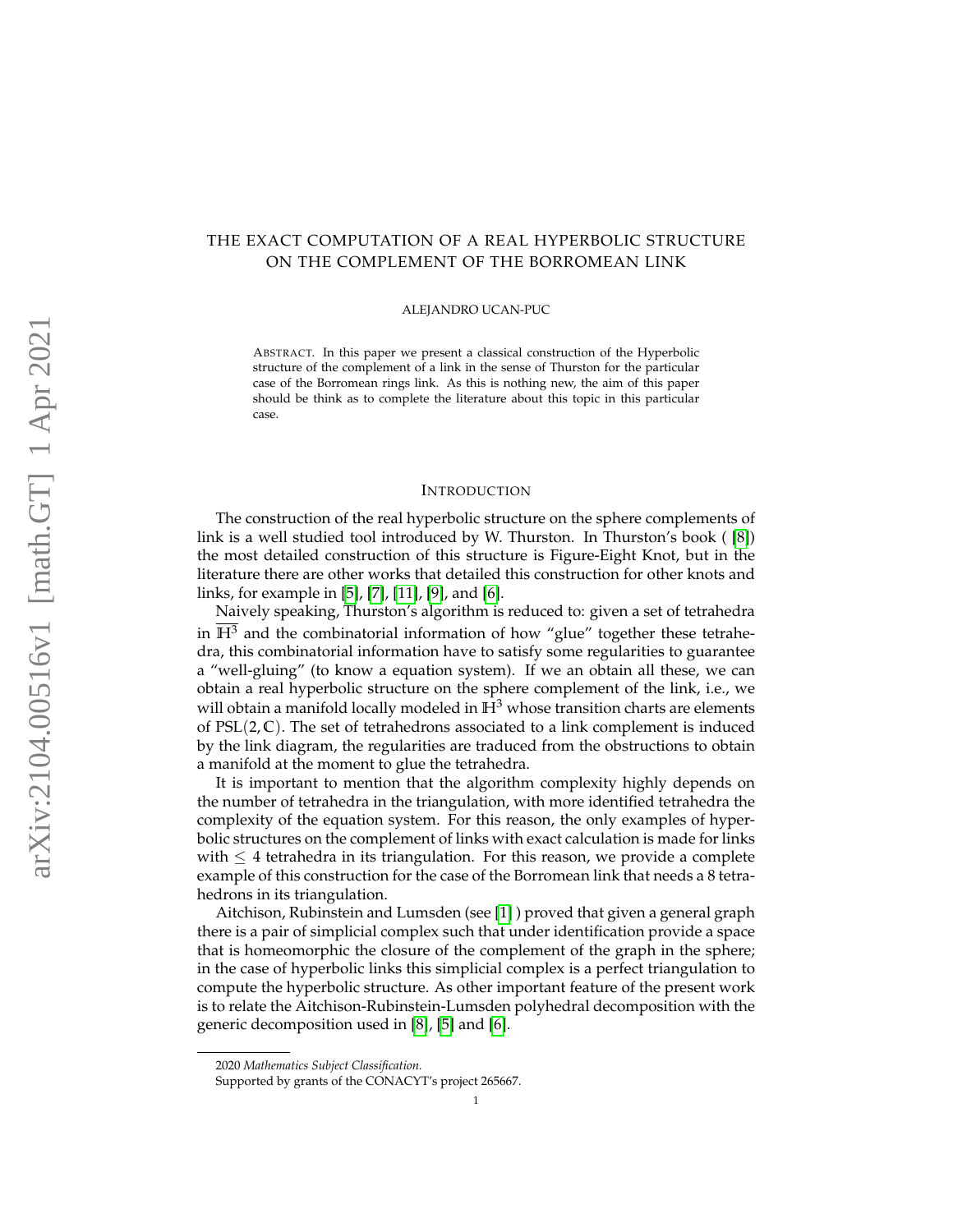#### 2 ALEJANDRO UCAN-PUC

The organization of the paper is the following. In section 1 we will explain the Aitchison-Lumsden-Rubinstein polyhedral decomposition for the Borromean links and the gluing data associated to this decomposition. In section 2, we will describe the complex coordinate associated to tetrahedra and the gluing compatibility equations. In Section 3, we will describe the compatibility equations for the particular case of the Borromean link and the solutions of the equation system. And finally, in Section 4, we will compute the representation of the fundamental group of the complement of the Borromean link into PSL(2, **C**).

### ACKNOWLADGEMENTS

I thank Angel Cano for the fruitful discussions over the hyperbolic structures on the complement of hyperbolic links. The following paper works as an erratum of the first part of Chapter 5 of [\[10\]](#page-13-5).

## 1. FROM A LINK DIAGRAM TO A MANIFOLD

Let *K* be a link on **S** <sup>3</sup> and Γ*<sup>K</sup>* denotes the graph obtained by project *K* in a plane in **S** 3 . Assume that *K* is such that Γ*<sup>K</sup>* is a planar graph, 4-valent and such that the complementary regions admit a checker-board coloring.

The projection plane decomposes **S** 3 into two closed 2-balls (we can think as the upper and lower half spaces in  $\mathbb{R}^3$  compactified) and  $\Gamma_K$  belongs to the boundary of each of this balls and endows this 3-balls with an abstract polyhedron structure or a CW-complex structure. Let denote by  $\Pi_{\Gamma_K}^\pm$  to this polyhedra. Notice that we can obtain **S** <sup>3</sup> by gluing the corresponding faces of these polyhedra under the identity map.

From the fact that we assume that the complementary regions of  $\Gamma_K$  in the projection plane admit a checker-board coloration, we fixed one for  $\Pi^{+}_{\Gamma_{K}}$  and give to  $\Pi_{\Gamma_K}^-$  the dual coloration. If we change the identification map on the faces of the polyhedra by a rotation  $\sigma(f) \frac{2\pi}{n(f)}$  where  $\sigma(f)$  is + if *f* is white and − otherwise, and  $n(f)$  is the number of edges in  $f$  for a face  $f \in \Pi_{\Gamma_K}^+$  we obtain a space that we will denote by *X*.

Lets  $X = \overline{X} \setminus \{ \text{class of the vertices} \}.$ 

# <span id="page-1-0"></span>**Theorem 1.1** ( [\[1\]](#page-12-1)). *The space X is homeomorphic to*  $\mathbb{S}^3 \setminus K$ .

Lets denote by  $\beta$  the Borromean rings link and by  $\Gamma_{\beta}$  its projection on a plane in S<sup>3</sup>. The figure **[??](#page-2-0)** provide the coloring of the regions in  $\Pi_{\Gamma_B}^{\pm}$ .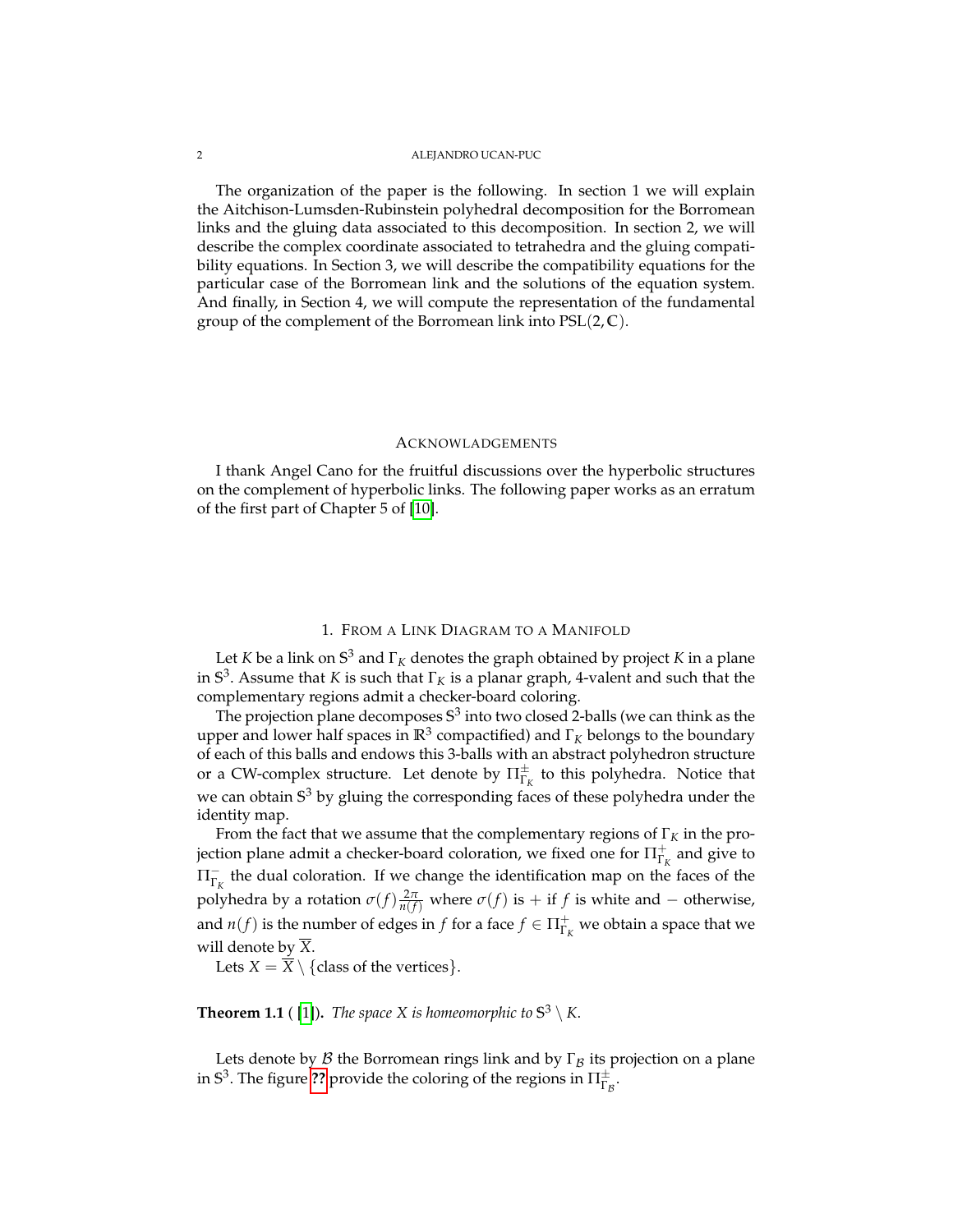HYPERBOLIC STRUCTURES ON THE BORROMEAN LINK COMPLEMENT 3

<span id="page-2-0"></span>

FIGURE 1. Plannar projection of  $\beta$  in  $\mathbb{S}^3$ .

It is not hard to picture that the previous polyhedra is similar to an octahedron. Recall that a octahedron, as a simplicial complex, is obtained as the union of four tetrahedra sharing a common edge. At this point, we obtained a triangulation of  $\mathbb{S}^3 \setminus \mathcal{B}$  conformed by eight tetrahedrons.

# 2. IDEAL POLYHEDRONS ON THE HYPERBOLIC SPACE

In the previous section we determine the (combinatorial) polyhedra that become the pieces to glue together and obtain an Euclidean manifold homeomorphic to the complement of a link. Intuitively, if we want an hyperbolic structure on the complement of our link we need to found a model of our polyhedra in the Hyperbolic space **H**<sup>3</sup> .

**Definition 2.1.** We will say that a polyhedron *P* in **H**<sup>3</sup> is *ideal* is all its vertices belong to *∂***H**<sup>3</sup> .

Notice that if *P* is an ideal polyhedron their edges are bi-infinite geodesics.

<span id="page-2-1"></span>2.1. **Ideal Hyperbolic Tetrahedron.** The most simple polyhedron in **H**<sup>3</sup> with volume not zero is the *ideal tetrahedron*, see figure **[??](#page-2-1)**.



FIGURE 2. Ideal Tetrahedron in **H**<sup>3</sup> .

Notice that if we take the intersection of a small horosphere based in one vertex and the ideal tetrahedron, we obtain an Euclidean triangle; even more, if we ask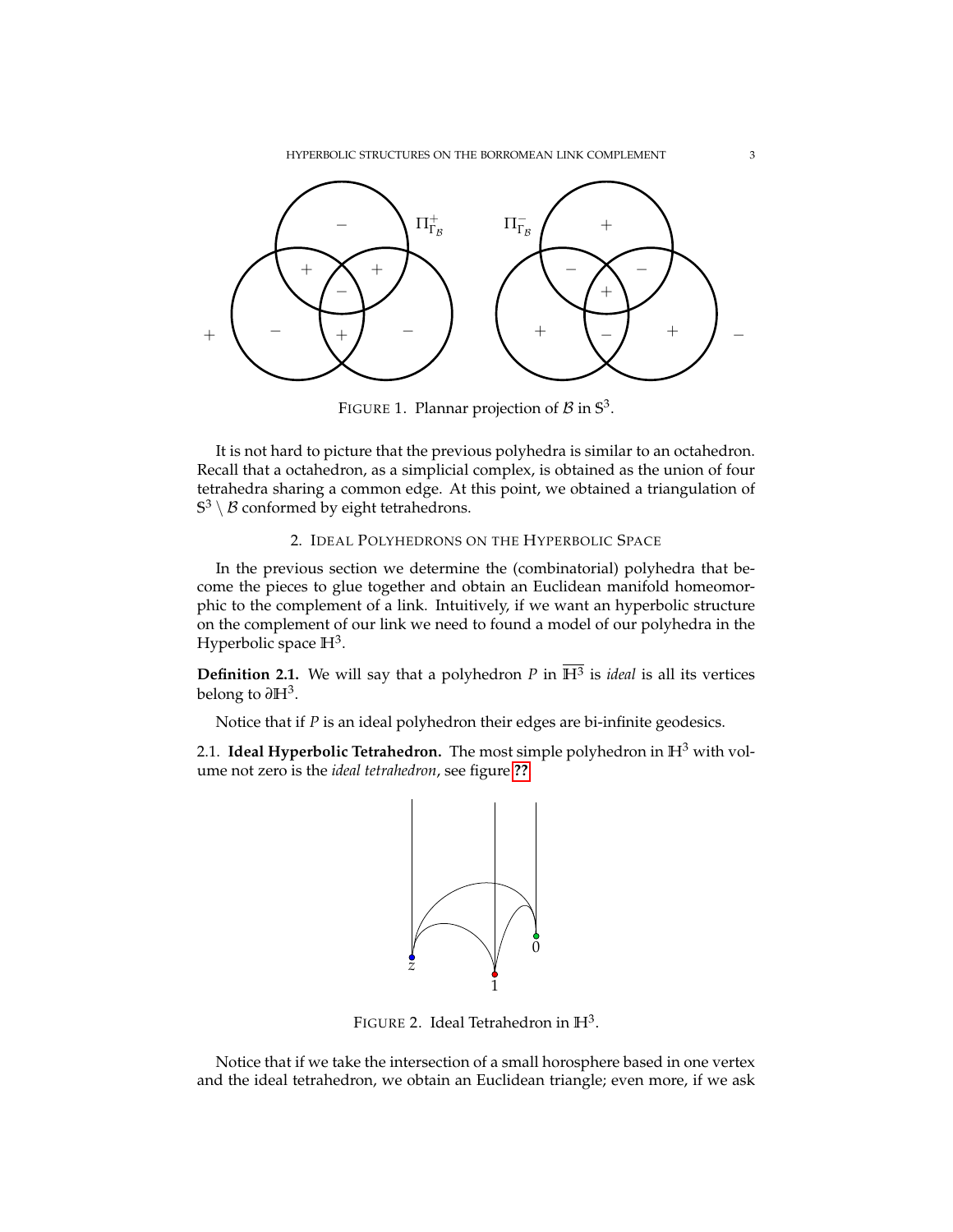that for the tetrahedron to be oriented, this triangle is well-defined up to orientation preserving similarities. Therefore, an oriented ideal tetrahedron is determined up to orientation preserving similarities by the properties of 4 Euclidean triangles (one in each vertex).

If we take the link triangle for the vertex at infinity in the figure **[??](#page-2-1)**, we notice that its angles coincide with the dihedral angles of the polyhedron. So, there are 12 angles (three for each triangle) but as the polyhedron is fixed, two triangles have one angle in common if the vertices of which are associated are in a same edge. Therefore, an ideal Tetrahedron in  $\mathbb{H}^3$  is determined by three real angles and the angles are paired as follows:



FIGURE 3. Pairing of the dihedral angles of a Tetrahedron.

Nevertheless if we only depend on the real angles to characterize an hyperbolic ideal tetrahedron, we can found some inconsistencies at the time of gluing. For example Weeks in [\[11\]](#page-13-2) comment that in the gluing process these triangles need to form a  $2\pi$  angle and the lengths of the triangles need to coincide (see figure ??). In order to prevent this inconsistencies we will change this dihedral real angles by *complex dihedral angles,* for each angle  $α$  ( $β$ ,  $γ$ ) we associate the number  $z_0$  ( $z_1$ ,  $z_2$ ) such that  $arg(z_0) = \alpha$  and  $|z_0|$  coincides with the ratio of the side lengths in the triangle. A geometric interpretation of the complex dihedral angles is the complex number that rotates counterclockwise one side of the triangle to an adjacent side.



(A) Angle inconsistency. (B) Modulus inconsistency.



(C) Edge class without inconsistences.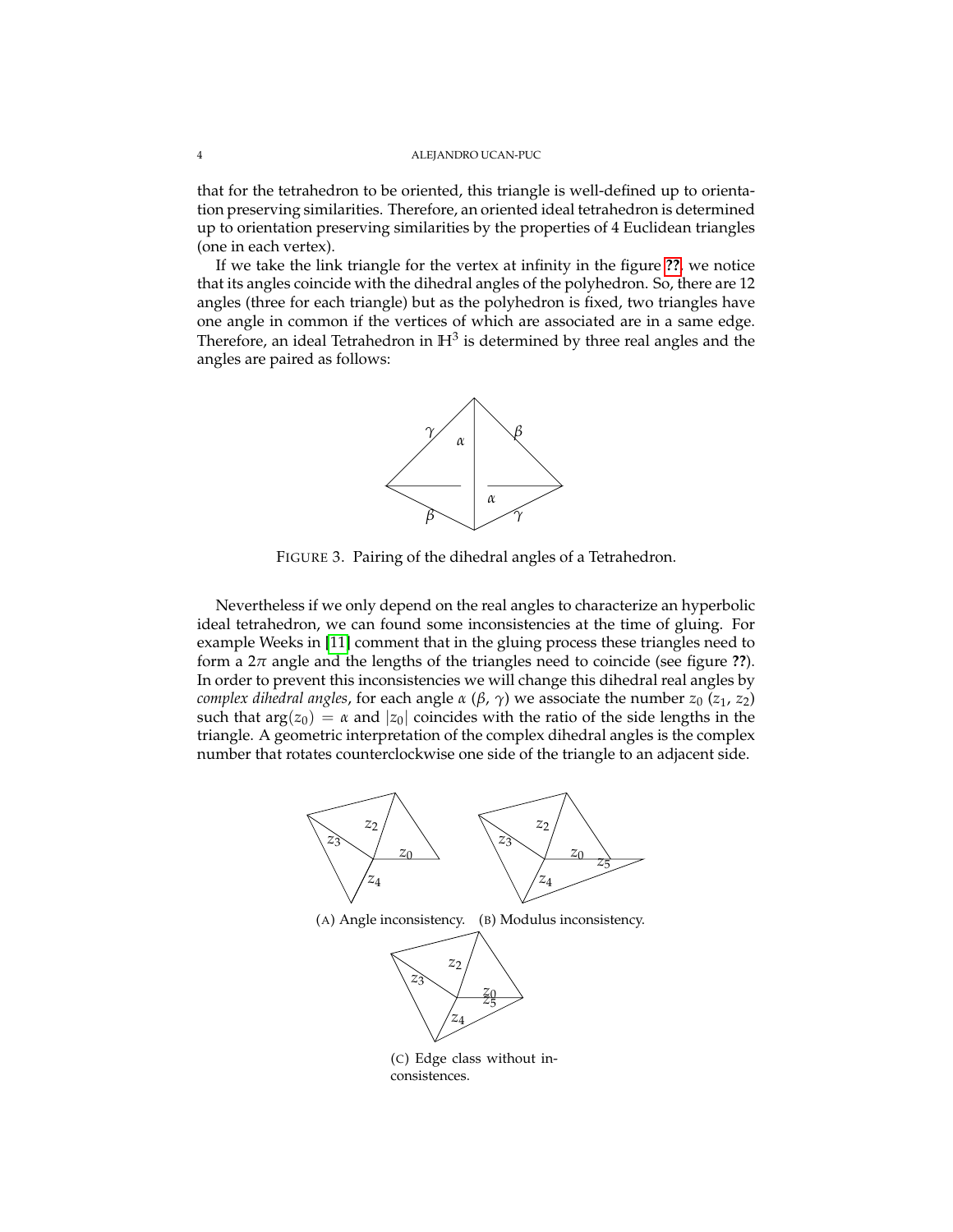Let regard the plane containing a triangle vertex as **C** and let the triangle have vertices  $(v, u, t)$ , then the complex dihedral angles are:

(1) 
$$
z(v) = \frac{t - v}{u - v}, \quad z(t) = \frac{u - t}{v - t} \quad z(u) = \frac{v - u}{t - u}.
$$

A direct computation shows that  $z(v)z(t)z(u) = -1$  and  $z(t) = \frac{1}{1-z(u)}$  and  $z(u) = 1 - \frac{1}{z(u)}.$ 

### 2.2. **Triangulations and Gluings.**

**Definition 2.2.** Let *M* be a 3-manifold. A *topological ideal triangulation* of *M* is a combinatorial way of gluing ideal tetrahedra so that the result is homeomorphic to *M*. The ideal vertices correspond to the boundary of *M*. We also assume that the gluings should take faces to faces, edges to edges, etc.

Some examples of triangulations are in [\[8\]](#page-13-0) of the Figure-eigth knot, [\[5\]](#page-12-0) of other knots and triangles and the Theorem stated at the first section is a generalization of this definition.

As intuively mention in the previous subsection, we need consistency at the time to glue tetrahedra in the hyperbolic space: that around an edge we complete a 2*π* angle and that the sides of the vertex triangles coincide. This can be translated in the following theorem

**Theorem 2.3** ( [\[6\]](#page-13-4))**.** *Let M*<sup>3</sup> *admit a topological ideal triangulation such that each ideal tetrahedron has a hyperbolic structure. The hyperbolic structures on the ideal tetrahedra induce a hyperbolic structure on the gluing if and only if for each edge class*  $\mathbf{e}$  =  $(e_1, \cdots, e_n)$  *we have* 

(2) 
$$
\prod_{i=1}^{n} z(e_i) = 1 \qquad \sum_{i=1}^{n} \arg(z(e_i)) = 2\pi
$$

If the previous equations system has a solution, we can guarantee the existence of a real hyperbolic structure on  $M^3$ . We recall that in the case of geometric structures on manifolds, the more interesting examples are the ones called *complete*, that intituively allow us to obtain *M* as a quotient of the geometric space by a group isomorphic to the fundamental group of the original manifold.

**Definition 2.4.** Let *M* be a 3-manifold with torus boundary. The *cusp* of *M* is defined as the neighborhood of *∂M* homeomorphic to *T* <sup>2</sup> × *I* where *I* is the interval and *T* 2 is a torus. We will call to each torus component of *∂M* a *cusp torus*.

If *M*<sup>3</sup> has a topological triangulation, we can induce a topological triangulation on each cusp torus boundary by taking the truncated vertices of each ideal tetrahedron. The complete triangulation of the cusps gives a fundamental region of the cusp torus. We are interested in the case where the gluings induce an Euclidean structure on the cusps, *i.e.,* we would like that the cusp torus be flat torus. We have to recall, that the fundamental group of the cusp torus can be obtained by the gluings, the image of this fundamental groups is called *Boundary Holonomy*, and our expectations for the flatness of the cusp torus is translated in that the boundary holonomy is a group generated by Euclidean translations.

Assume that  $\alpha \in \pi_1(T)$  of some cusp torus of  $M^3$  and the fundamental domain of the cusp *T* is such that our first triangle has vertices in 0,  $1z(e_1)$ . We have that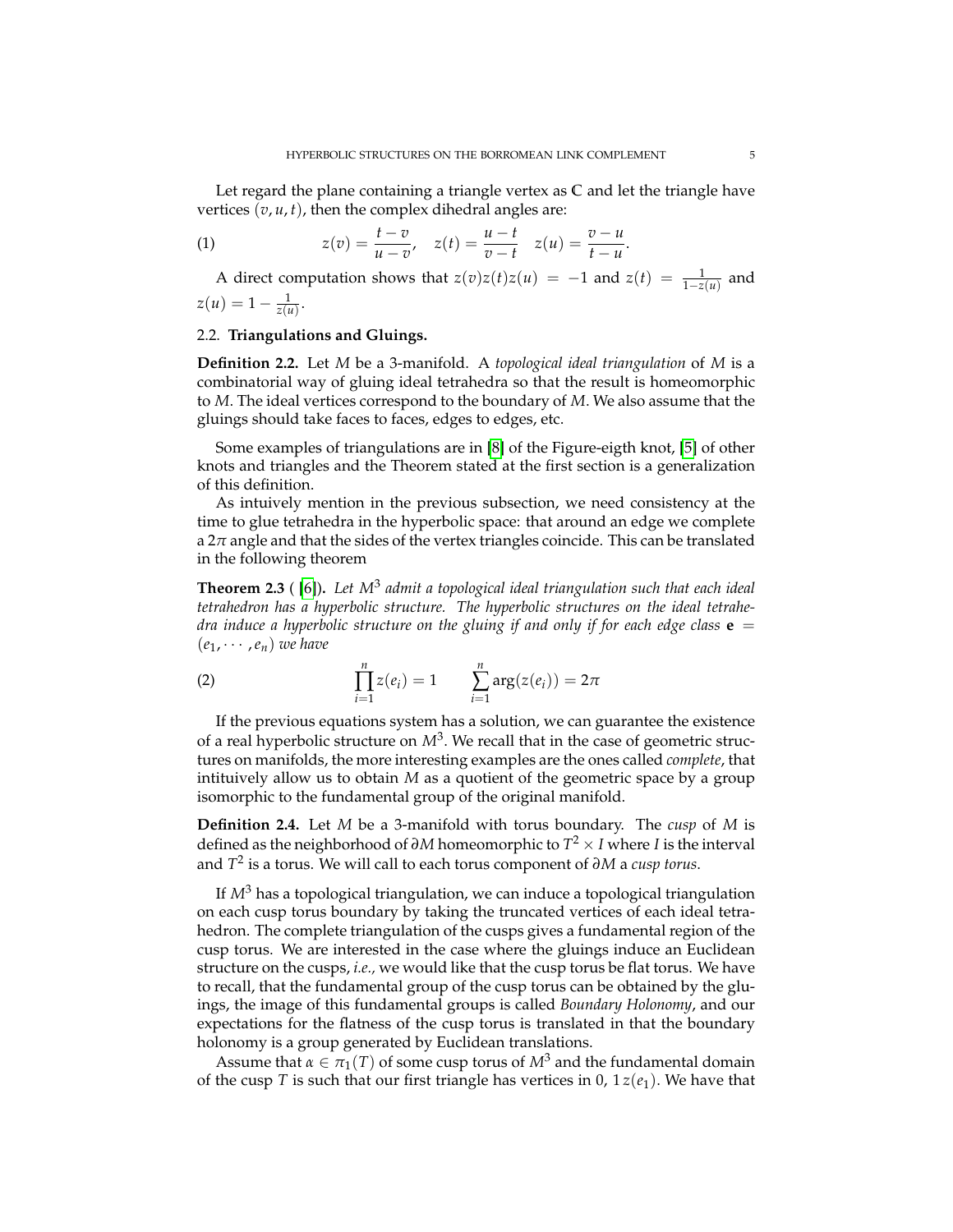$\alpha$  is an Euclidean traslation if at the moment to change the triangle side from 0 to 1 through all the triangulation, at the end this vector points in the same direction and have the same lenght.

**Definition 2.5.** Let  $[\alpha] \in \pi_1(T)$  a homotopy class and  $\alpha$  be representative of the class such that is oriented loop and monotonically, *i.e.,* can be homotoped to a loop that pass through any triangle corner only one time. We will associate the number *H*( $\alpha$ ) as follows: Let  $z_1$ ,  $\cdots$ ,  $z_n$  the complex dihedral angles of the corners that cut the loop and to each corner associate  $\epsilon_i = \pm 1$  where  $\epsilon_i$  is positive if the corner is in the left side of  $\alpha$  and negative in the other case. Finally,  $H(\alpha)$  is equal to

$$
\prod_{i=1}^n z_i^{\epsilon_i}
$$

Therefore with this definition, the previous paragraph translates to the equation  $H(\alpha) = 1$  for every generator of the fundamental group of each cusp.

### 3. BORROMEAN LINK TRIANGULATION

As we state in the first section, the complement of the Borromean link can be obtained by the identification of two ideal octahedrons. Nevertheless, the equation system needs a triangulation of the Borromean link's complement, therefore from the Aitchison-Lumsden-Rubinstein polyhedron we will construct a triangulation for the Borromean link complement.



FIGURE 5. Top and bottom polyhedra and gluing data from Theorem [1.1.](#page-1-0)

As previously mention, the polyhedra obtained from Theorem [1.1](#page-1-0) is an octahedron. We can decompose this octahedron into four tetrahedron that share a common edge that joins the top and bottom of the pyramids. With this we obtain a triangulation of the Borromean link complement.

*Remark* 3.1*.* The augmented polyhedron are oriented such that coincide with the positively oriented octahedron. Also, from [\[3\]](#page-12-2) we know that all tetrahedra in the triangulation is positively oriented.

The following figure gives in detail all the information of the tetrahedra. To notice, we have 3 classes of vertex and 8 classes of edges. The vertex-classes correspond to the cusp associated to each component of the link. Also, each tetrahedron has the complex dihedral angles as follow: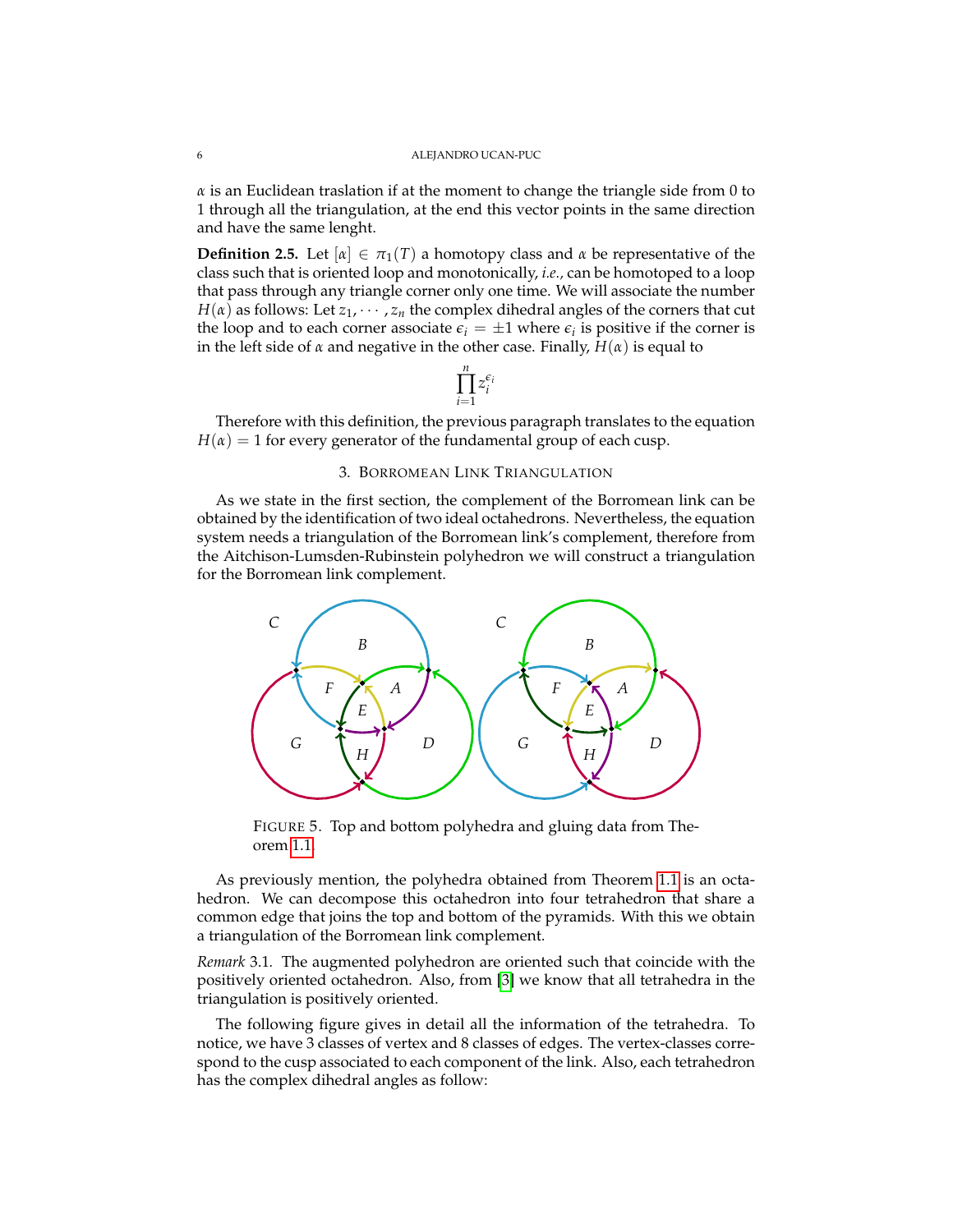

FIGURE 6. Top and bottom augmented polyhedron and gluing data.



FIGURE 7. Triangulation of the Borromean's link complement.

# <span id="page-6-0"></span>3.1. **Equations System.**

• Edge Equations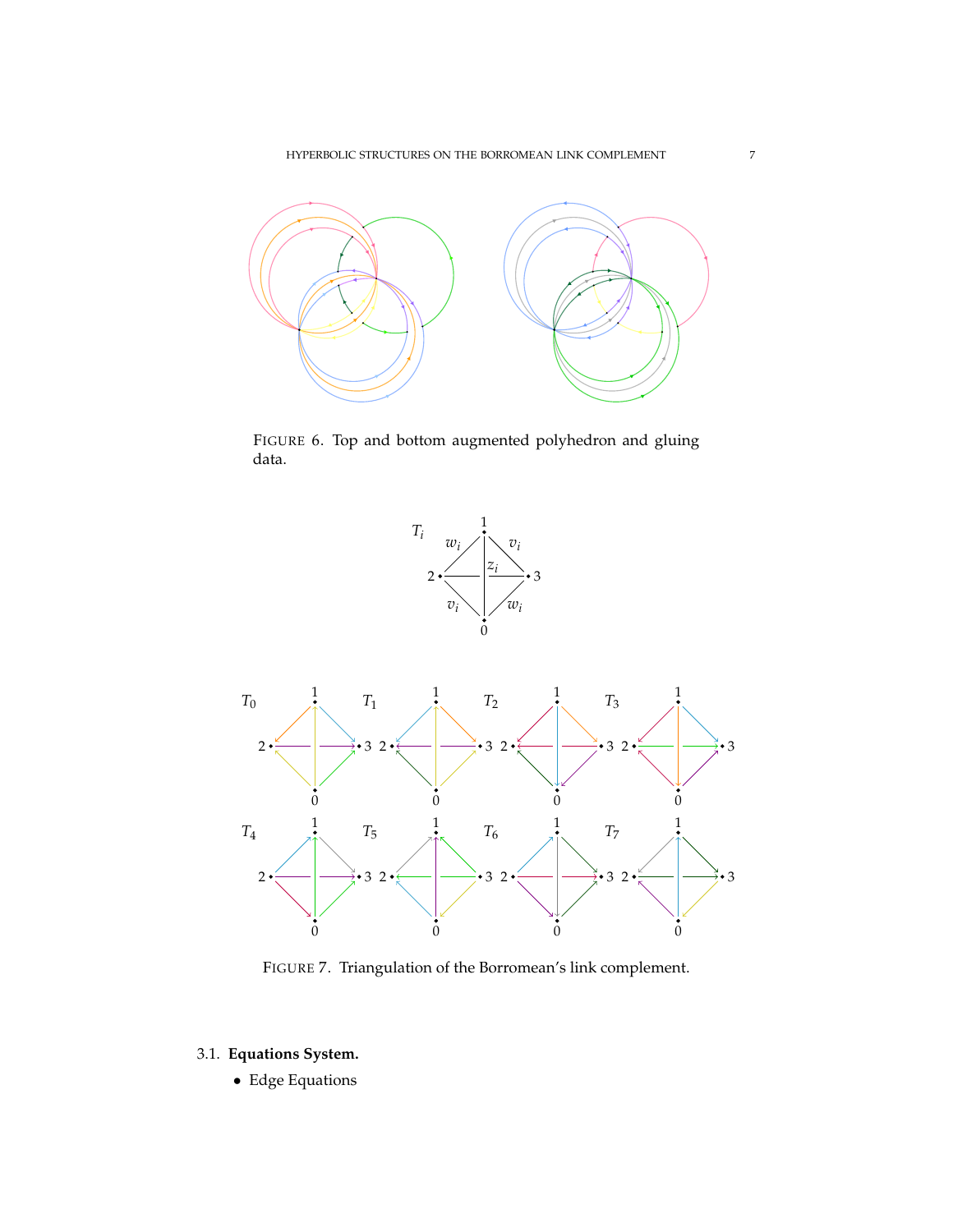$$
z_0w_1z_2w_3z_4z_5v_6v_7 = 1
$$
  
\n
$$
v_4w_5z_6w_7 = 1
$$
  
\n
$$
w_0v_1v_2z_3 = 1
$$
  
\n
$$
v_0z_1w_2v_3w_4v_5w_5z_7 = 1
$$
  
\n
$$
v_1v_2v_6w_6z_7v_7 = 1
$$
  
\n
$$
z_0z_3z_4w_4z_5v_5 = 1
$$
  
\n
$$
z_0v_0z_2w_2w_5w_7 = 1
$$

with the restrictions on the sum of their arguments be equal to  $2\pi$  for each equation.

- Boundary Holonomy Equations
	- **–** Vertex Class 0: 0(0), 5(3), 4(0), 3(2), 1(2), 6(3), 7(3), 2(0)



FIGURE 8. Triangulation of the cusp torus at vertex class 0.

$$
\frac{z_4}{v_5} = 1
$$
  

$$
\frac{w_4 w_1 v_7 v_0}{v_3 w_6 z_2 z_5} = 1
$$

**–** Vertex Class 1: 0(1), 3(1), 5(0), 2(1), 4(2), 1(1), 0(2), 7(0), 6(2), 3(0), 2(3), 1(3)



*w*0*v*<sup>2</sup> *w*1*v*6*z*4*w*<sup>3</sup> = 1 *z*1*w*6*z*7*w*<sup>2</sup> *z*5*z*0*w*3*z*<sup>4</sup> = 1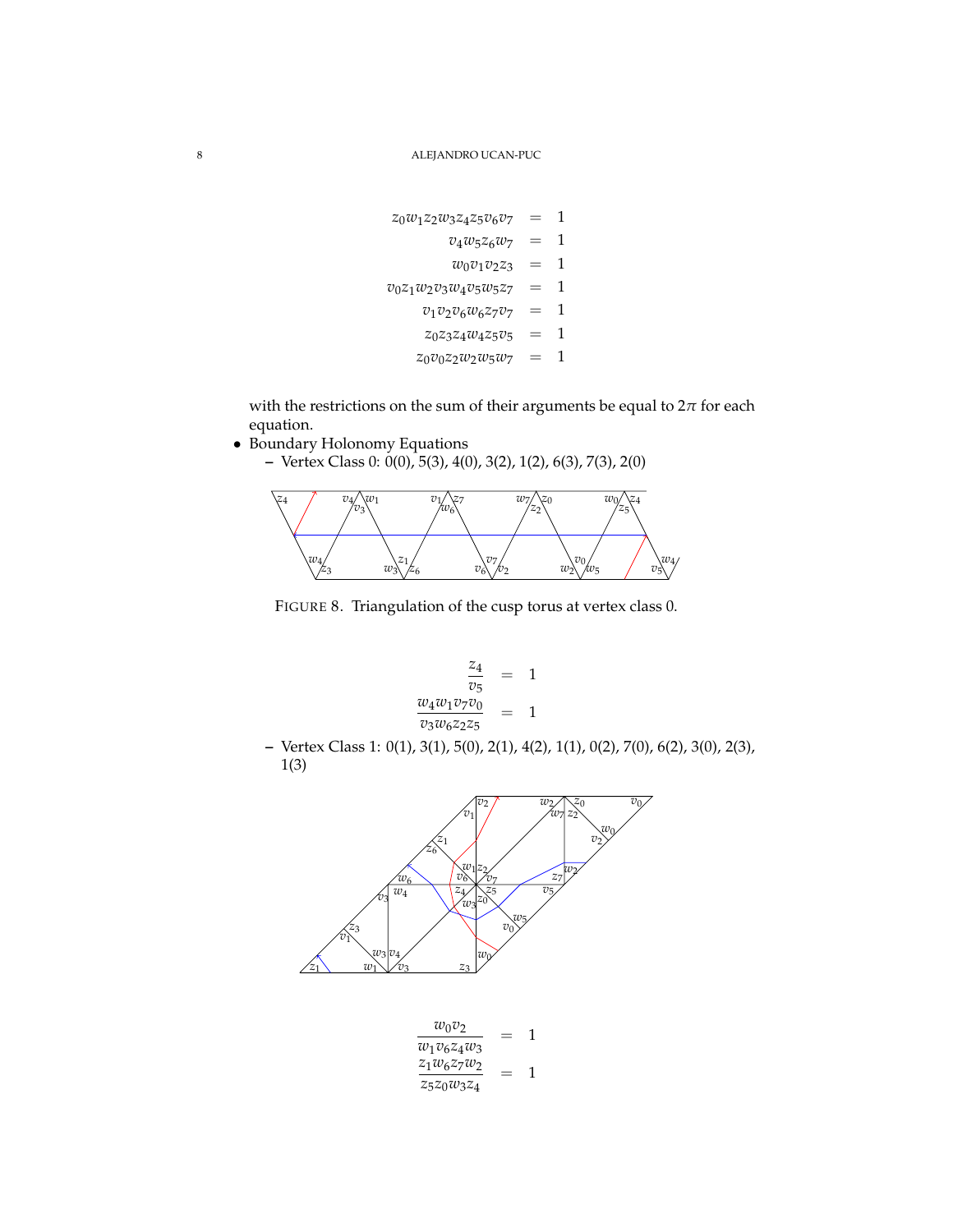**–** Vertex Class 2: 0(3), 3(3), 5(1), 5(2), 4(1), 4(3), 7(2), 7(1), 6(1), 6(0), 2(2), 1(0)



*Remark* 3.2*.* The cusp triangulations were obtained based in the information given by software [\[2\]](#page-12-3).

3.2. **Solutions of the System.** The following complex dihedral angles form a solution of the previous equations system:  $z_0 = z_5 = z_7 \frac{1+i}{2}$ ,  $z_1 = z_2 = z_4 = 1 + i$ ,  $z_3 =$  $z_6 = i$ . We compute this solutions using [\[3\]](#page-12-2), we have to mention that this software algorithm is based in [\[11\]](#page-13-2).

Using this dihedral angles, we can compute the coordinates of the ideal tetrahedra; even more, using the coordinates of the tetrahedra we can compute the face pairings and the group generated by the face pairings is a representation of the fundamental group of the complement of the Borromean rings into PSL(2, **C**).

The process to compute the coordinates of a tetrahedron is relatively easy, we need a Lemma stated in [\[6\]](#page-13-4) which relates the computation of the complex dihedral angles after normalization of the tetrahedron, by normalization we mean that the 3 of the vertex of the tetrahedron are 0, 1,  $\infty$ .

**Lemma 3.3** (Lemma 4.6 in [\[6\]](#page-13-4))**.** *Let T be an ideal tetrahedron with edge e*1, *mapped so that the vertices of* T *lie at*  $\infty$ , 0, 1 *and*  $z(e_1)$ . *The endpoints of*  $e_1$  *lie at* 0 *and*  $\infty$ . *Then* T *has the following addition edge invariants:*

- The edge  $e'_1$  opposite to  $e_1$ , with vertices 1 and  $z(e_1)$ , has edge invariant  $z(e'_1)$  = *z*(*e*1).
- *The edge e*<sub>2</sub> *with vertices*  $\infty$  *and* 1 *has edge invariant*  $z(e_2) = \frac{1}{1 z(e_1)}$ .
- *The edge e<sub>3</sub> with vertices*  $\infty$  *and*  $z(e_1)$  *has edge invariant*  $z(e_3) = \frac{z(e_1) 1}{z(e_1)}$  $\frac{(e_1)^{-1}}{z(e_1)}$ .

Lets assume that  $T_3$  is a normalized tetrahedron, therefore its vertices are 0, 1,  $\infty$ and *i*. We will ask that the edge  $(01)$  correspond to edge joining 0 and  $\infty$ , therefore the coordinates of the vertices 2 and 3 are *i* and 1 respectively. Let  $\zeta_0(i)$  be the coordinates of  $T_0$  for  $i = 0, 1, 2, 3$ . We know that  $T_3$  and  $T_1$  are identified by the faces 3(120) and 1(123), which means that  $\zeta_1(1) = \infty$ ,  $\zeta_1(3) = 0$  and  $\zeta_1(2) = i$ . Using the map  $z \mapsto \frac{z}{i}$ , me can normalized the tetrahedron  $T_1$ , therefore  $\frac{\zeta_1(0)}{i}$  =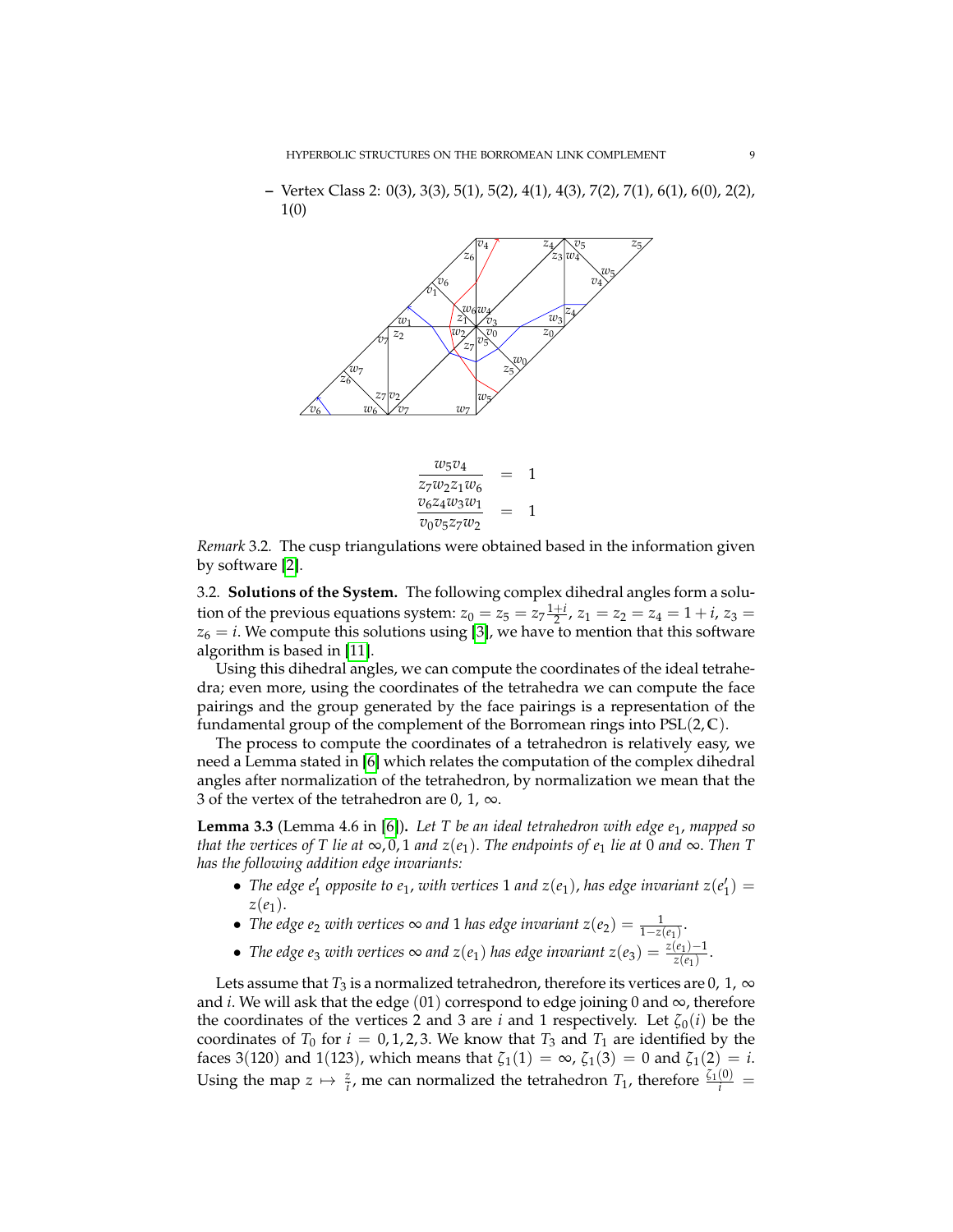#### <span id="page-9-0"></span>10 ALEJANDRO UCAN-PUC

| Tetrahedron | $\zeta_i(0)$ | $\zeta_i(1)$      | $\zeta_i(2)$ | $\zeta_i(3)$ |
|-------------|--------------|-------------------|--------------|--------------|
|             |              | $\infty$          |              |              |
|             |              | $\infty$          |              |              |
|             |              | $\infty$          |              |              |
|             |              | $\infty$          |              |              |
|             |              |                   | $\infty$     | $1+2i$       |
|             | $1 + 2i$     |                   | $\infty$     | $2+i$        |
|             | $1+i$        |                   | $1+2i$       | $2+i$        |
|             |              | $\overline{1+2i}$ |              |              |

TABLE 1. Coordinates of Tetrahedron in *∂***H**<sup>3</sup> .

 $z(T_0) = 1 + i$  which implies that  $\zeta_1(0) = -1 + i$ . Repeating this process for each tetrahedra we can compute all the vertices. Table [1](#page-9-0) contains an example of vertices obtained by this process.

#### 4. FUNDAMENTAL GROUP REPRESENTATION.

Over this section we will compute the representation of the fundamental group associated to the hyperbolic structure computed in the previous section. The fundamental idea is that the group generated by the face-pairing transformations is a representation of the fundamental group, this is due to the well known Poincaré Polyhedron Theorem.

**4.1. Fundamental group of S<sup>3</sup> \**  $\beta$ **.** Let  $\mathcal L$  be a link in  $\mathbb S^3$ , and let  $\pi_1(\mathbb S^3\setminus \mathcal L)$  be its fundamental group. There exists an easy way to compute the presentation of the fundamental group on a link complement called the Wirtinger's presentation.

Intuitively, the Wirtinger's presentation is obtained in the following way: for each directed arc of the link (as a graph with intersections) we take a generator of the fundamental group, and for every crossing we will have a relation between the generators, this relation depends on the type of crossing.



FIGURE 9. Wirtinger's Relations for the different type of crossing.

In the particular case of the Borromean link, we have 6 generators and 6 relations, the generators are described in Figure

Using the generators described in Figure **[??](#page-10-0)**, the relations associated to the crossings are: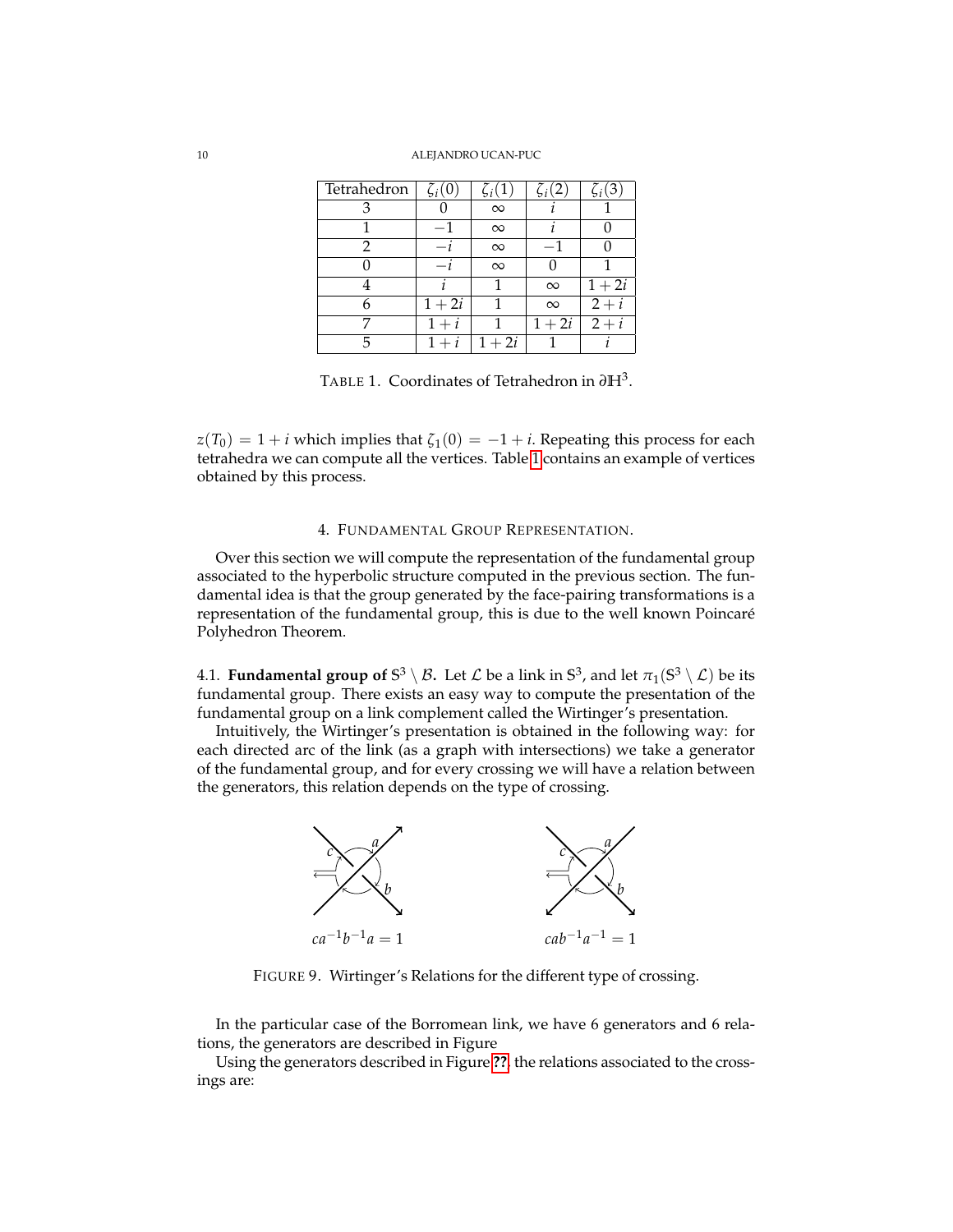<span id="page-10-0"></span>

FIGURE 10. Wirtinger Generator and Relations for the Borromean link.

$$
R_1 = d^{-1}bab^{-1},
$$
  
\n
$$
R_2 = fdc^{-1}d^{-1},
$$
  
\n
$$
R_3 = efb^{-1}f^{-1},
$$
  
\n
$$
R_4 = fac^{-1}f^{-1},
$$
  
\n
$$
R_5 = ecb^{-1}c^{-1},
$$
  
\n
$$
R_6 = dea^{-1}e^{-1}.
$$

From the previous 6 relations, we can deduce that:  $d = bab^{-1}$ ,  $f = aca^{-1}$ , and *e* = *cbc*−<sup>1</sup> . After this, the relation can be reduced to:

$$
R_2 = aca^{-1}bab^{-1}c^{-1}ba^{-1}b^{-1},
$$
  
\n
$$
R_3 = cbc^{-1}aca^{-1}b^{-1}ac^{-1}a^{-1},
$$
  
\n
$$
R_6 = bab^{-1}cbc^{-1}a^{-1}cb^{-1}c^{-1}.
$$

An easy computation proves that  $R_6 = (R_3R_2)^{-1}$ . Therefore, from the Wirtinger's relation, the presentation of the fundamental group of the complement of the Borromean link is

(3) 
$$
\pi_1(S^3 \setminus B) = \langle a, b, c | [c^{-1}, [b^{-1}, a]] = [b, [c, a^{-1}]] = 1 \rangle.
$$

4.2. **Face-pairings.** As we said in the introduction of this section, the Poincare´ polyhedron theorem allow us to said that the group in PSL(2, **C**) of face-pairing transformation is a representation of  $\pi_1(\mathbb{S}^3,\mathcal{B})$ .

**Theorem 4.1** (Poincaré Polyhedron Theorem, [\[4\]](#page-12-4)). Let  $X := P / \sim$  the quotient space *under the equivalence*  $x \sim \gamma_f(x)$  *for*  $x \in f$ *. If X is complete with the quotient metric from P, the map F* : *P*  $\rightarrow$  *X is finite-to-one, and if for every edge class*  $\overline{e} \in P_1 / \sim$  *there*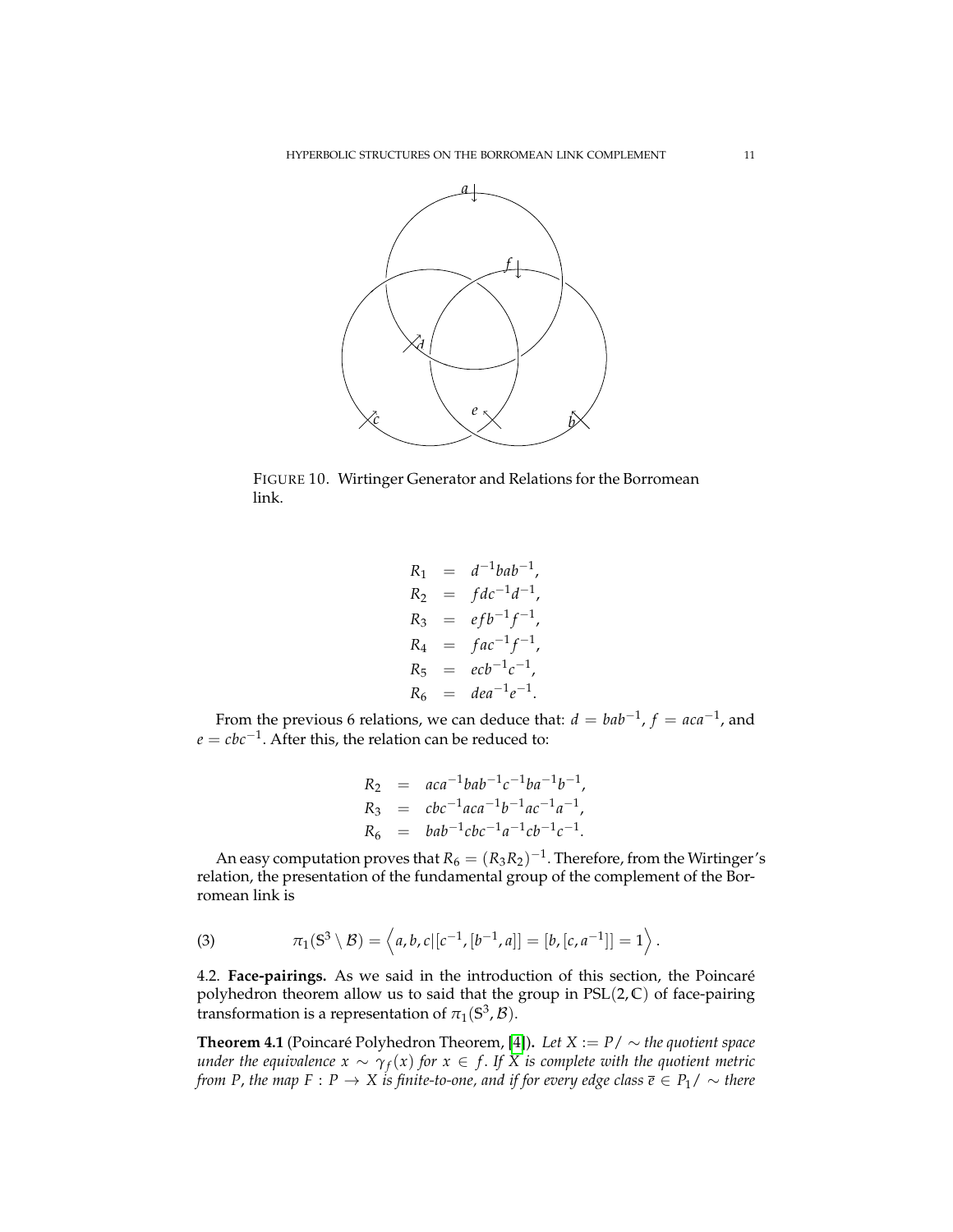*exists an integer*  $N_{\overline{e}}$  *such that the sum of the measure dihedral angles incidents to*  $\overline{e}$  *is*  $\frac{2\pi}{N_{\overline{e}}}.$ *Then the group G*  $\subset$  PSL(2, C) *generated by the set*  $\left\{\gamma_f : f \in P_2\right\}$  *is discrete, P is a fundamental domain of G and* **H**3/*G is homeomorphic to X*.

The algorithm to compute the face-pairing is as follows:

- (1) Let  $F_1 = (i, j, k), F_2 = (l, m, n)$  be to faces in Table [1](#page-9-0) that are paired (see Figure).
- (2) Let  $g_1, g_2 \in \text{PSL}(2, \mathbb{C})$  the matrices that send the face  $(i, j, k)$ , and  $(l, m, n)$ (respectively) to  $(\infty, 0, 1)$ .
- (3) The face-pairing matrix of *F*<sub>1</sub> and *F*<sub>2</sub> is the matrix  $g_2^{-1}g_1$ .

The list of face-pairing transformations are:

• 3(023)  $\rightarrow$  4(203)

$$
\gamma_{34} = \begin{bmatrix} 2i & 1 \\ 1 & 0 \end{bmatrix},
$$

•  $0(013) \rightarrow 5(302)$ 

$$
\gamma_{05} = \begin{bmatrix} 1+i & -1 \\ 1 & -1+i \end{bmatrix},
$$

$$
\bullet \ 0(023) \rightarrow 5(301)
$$

$$
\tau_{05} = \begin{bmatrix} 1-2i & 1+i \\ -1-i & 1 \end{bmatrix},
$$

•  $1(012) \rightarrow 6(123)$ 

$$
\gamma_{16} = \begin{bmatrix} 1 & 2 \\ 0 & 1 \end{bmatrix},
$$

$$
\bullet\ 1(023)\rightarrow 6(032)
$$

$$
\tau_{16} = \begin{bmatrix} 2+2i & 1 \\ 1 & 0 \end{bmatrix},
$$

$$
\bullet \ 2(012) \rightarrow 7(301)
$$

$$
\gamma_{27} = \begin{bmatrix} 2 & 3+i \\ 1-i & 2 \end{bmatrix},
$$

$$
\bullet \ 2(023) \rightarrow 7(320)
$$

$$
\tau_{27} = \begin{bmatrix} 3-3i & 2 \\ -2i & 1-i \end{bmatrix},
$$

The generators of the fundamental group are the meridians of the Boundary holonomy group, computed in the section [3.1.](#page-6-0) We have to recall that the curves described in the triangulation are just representatives of the class, we can chose another representative:

- Meridian in **Cusp 0** with associated matrix  $γ_{34}$ .
- Meridian in **Cusp 0** with associated matrix  $\gamma_{16}^{-1}$ .
- Meridian in **Cusp 2** with associated matrix  $\gamma_{16}\gamma_{27}^{-1}(=\gamma_{05}^{-1}).$

Therefore the elements that generate image of  $\pi_1(\mathbb{S}^3 \setminus \mathcal{B})$  in PSL(2, C) are:  $\gamma_{34}$ ,  $\gamma_{16}^{-1}$ , and  $\gamma_{05}^{-1}$ . From a direct computation we have: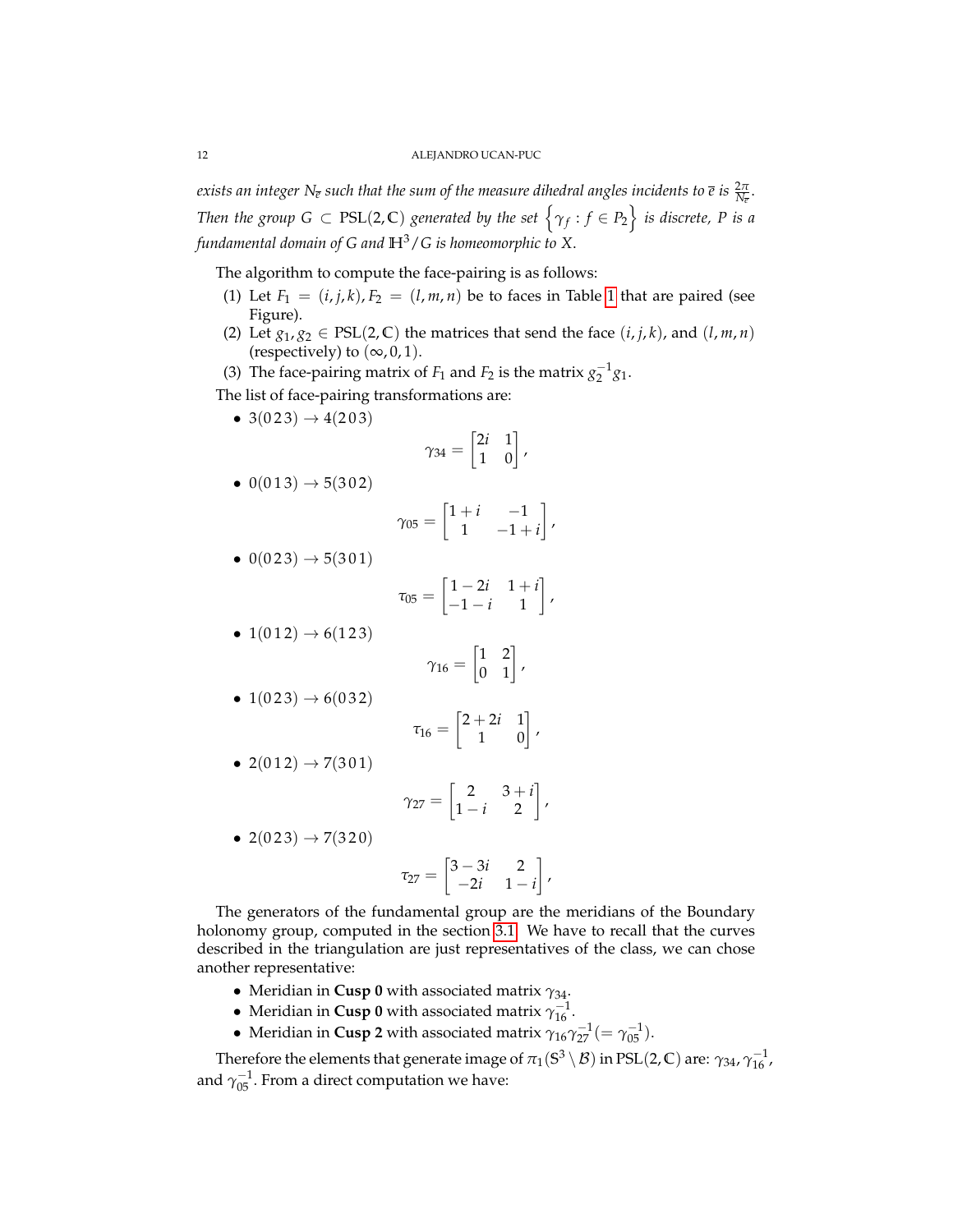

FIGURE 11. Representative of a meridian in the cusp 0.



FIGURE 12. Representative of a meridian in the cusp 1.



FIGURE 13. Representative of a meridian in the cusp 2.

(4) 
$$
\left[\gamma_{16}, \left[\gamma_{34}^{-1}, \gamma_{05}\right]\right] = 1
$$

$$
\left[\gamma_{16}, \left[\gamma_{34}^{-1}, \gamma_{05}\right]\right] = 1
$$

$$
\left[\gamma_{05}^{-1}, \left[\gamma_{34}, \gamma_{16}^{-1}\right]\right] = 1
$$

## **REFERENCES**

- <span id="page-12-1"></span>[1] I. R. Aitchison, E. Lumsden, and J. H. Rubinstein. Cusp structures of alternating links. *Invent. Math.*, 109(3):473–494, 1992.
- <span id="page-12-3"></span>[2] B. A. Burton, R. Budney, W. Pettersson, et al. Regina: Software for low-dimensional topology. http://regina-normal.github.io/, 1999–2017.
- <span id="page-12-2"></span>[3] M. Culler, N. M. Dunfield, M. Goerner, and J. R. Weeks. SnapPy, a computer program for studying the geometry and topology of 3-manifolds. Available at http://snappy.computop.org.
- <span id="page-12-4"></span>[4] B. Maskit. *Kleinian groups*, volume 287 of *Grundlehren der Mathematischen Wissenschaften [Fundamental Principles of Mathematical Sciences]*. Springer-Verlag, Berlin, 1988.
- <span id="page-12-0"></span>[5] W. Menasco. Polyhedra Representation of Link Complements. *Contemporary Mathematics*, 20:305– 325, 1983.